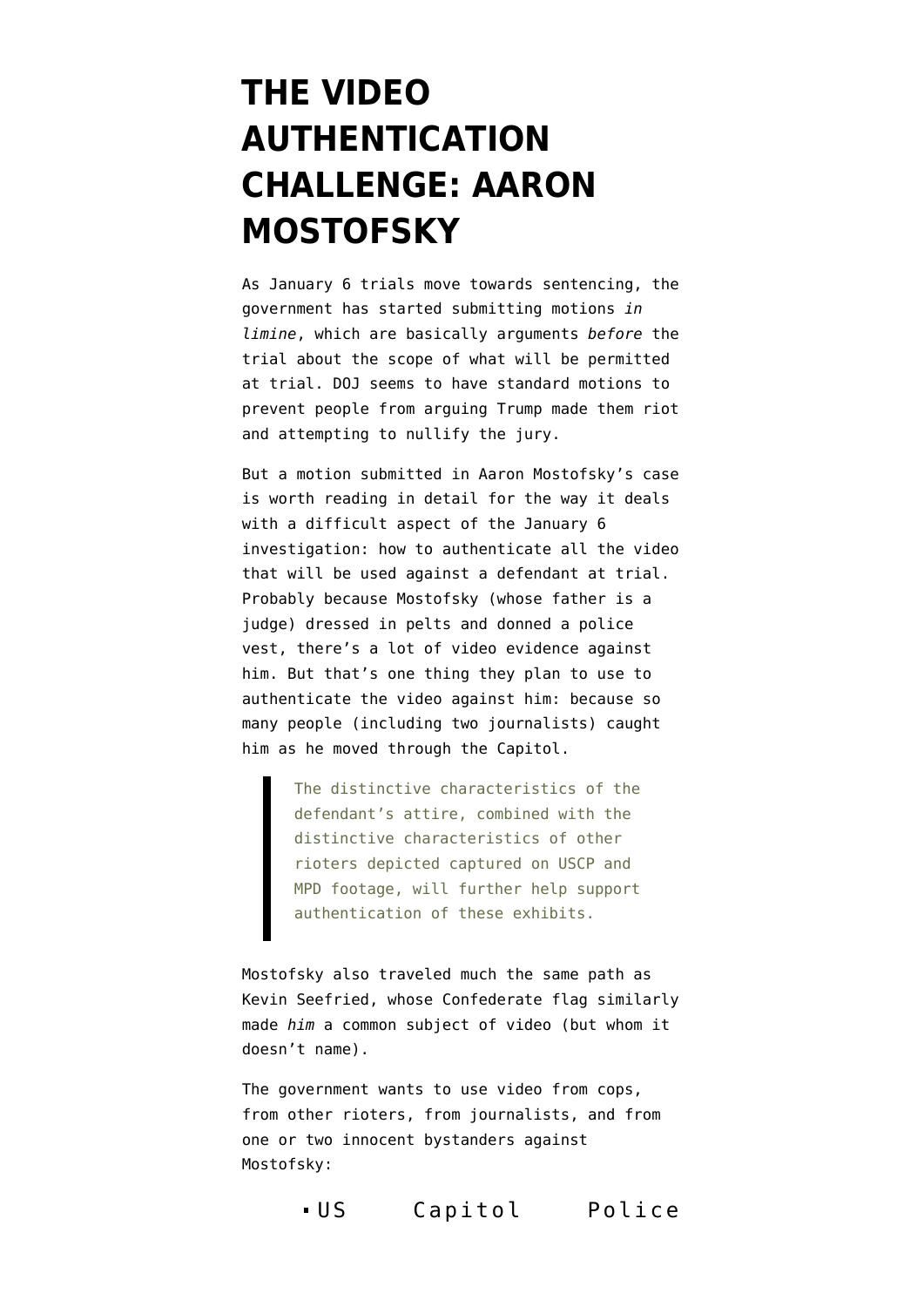Surveillance video

- Metropolitan Police Department bodyworn camera video (remember that Capitol Police were not outfitted with cameras on Jan 6)
- Publicly posted video from other rioters, including
	- A YouTube posted to the Buggs Media Network showing his approach
	- Videos posted to Parler:
		- Parler video time-stamped at 12:56 p.m, marked near Capitol
		- Parler video time-stamped 2:15 p.m marked inside the Capitol (note: because the person who filmed this was among the first in the Capitol, DOJ must have a good idea of who filmed this, but it doesn't disclose that nor source it from that person)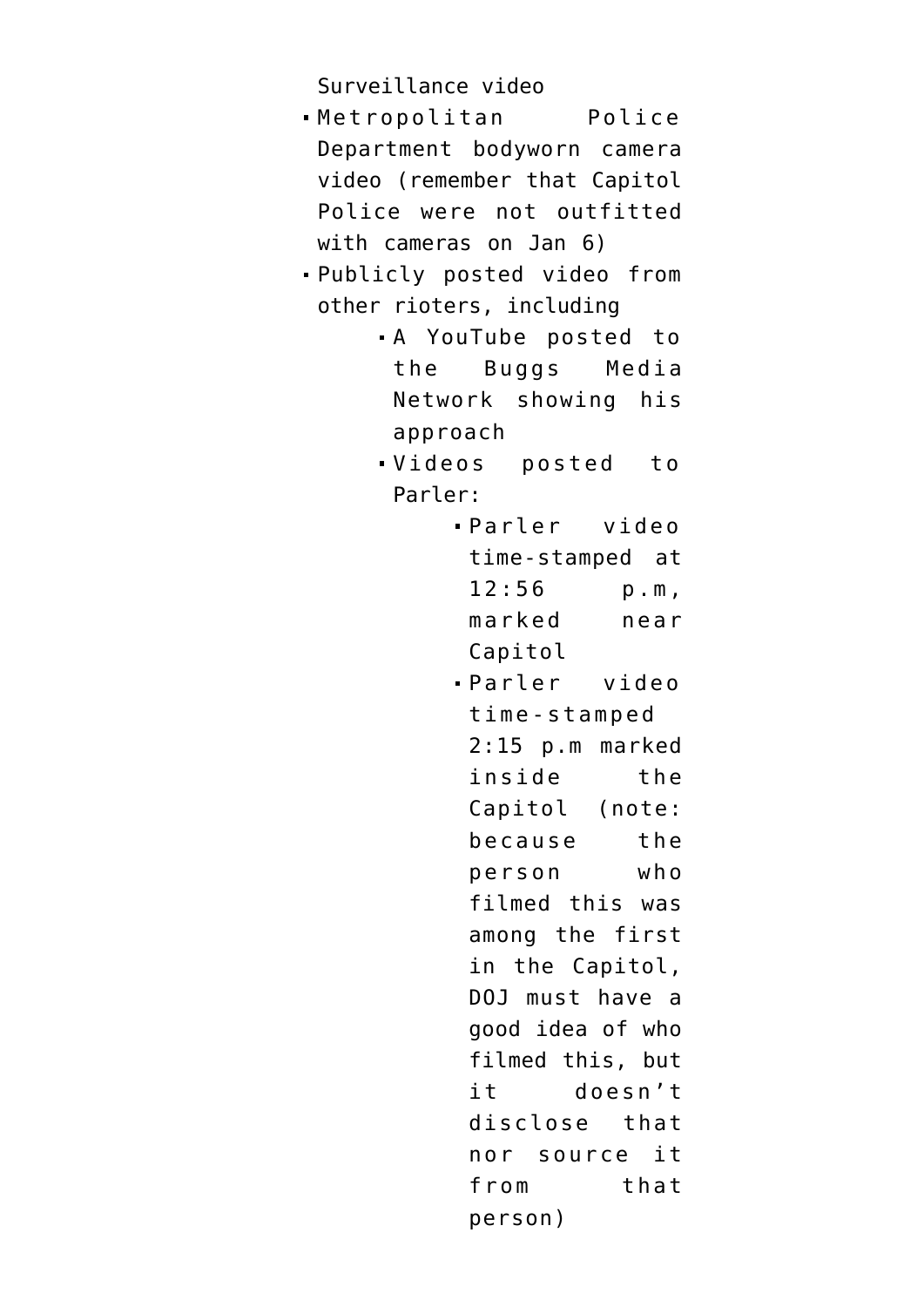- Parler video time-stamped at 2:22 p.m., marked inside the Capitol
- A video recorded by a person using the moniker "@statuscoup" live-streamed by JeffMAC Press (replicated in an HBO documentary) showing his approach
- John Sullivan's video; the filing notes that it is available on YouTube, but at least one arrest affidavit describes the FBI receiving a copy from an anonymous source on January 8; DOJ relies on Sullivan's video to show what Mostofsky did under the scaffolding outside
- HuffPo reporter Igor Bobic's video of the rioters chasing Officer Goodman
- An interview with Mostofsky with a NY Post reporter
- A [video](https://twitter.com/chevlove68/status/1353553762321895424) captured by a person present at the riot and uploaded to TikTok and Twitter
- A video, which the filing calls the "upstairs video,"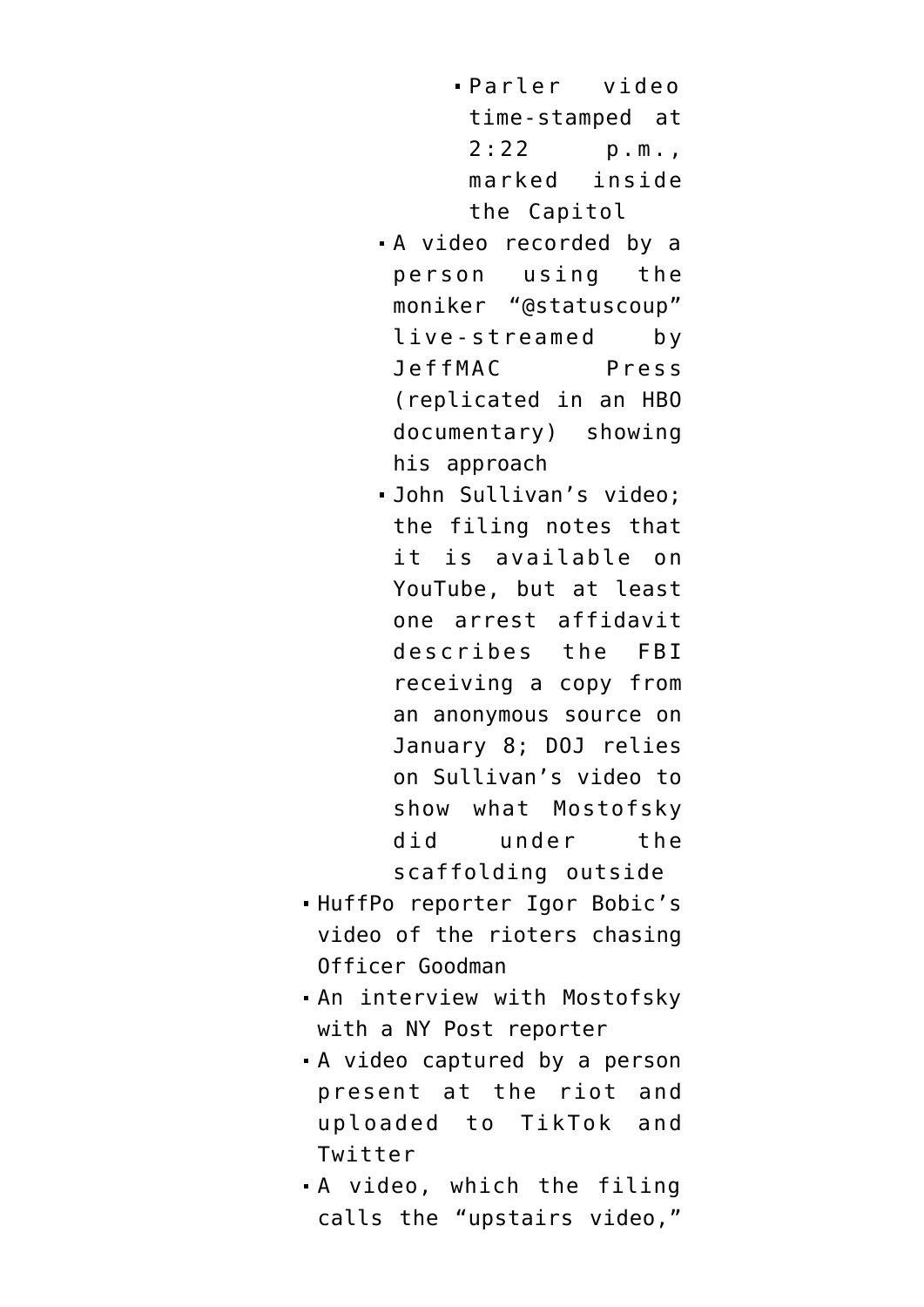filmed by a person inside the Capitol immediately before it was breached; the person was one or more floors above the Senate Wing Door

The government plans to have a Capitol Police and an MPD witness authenticate those videos (it sounds like, for defendants captured in multiple scenes in MPD video, they'll need multiple witnesses). As for the video from other sources, it plans to authenticate it by correlating it with the surveillance video:

> The government also intends to offer numerous video clips from sources other than USCP and MPD. Some of these were taken from reporters who were present in the Capitol that day. Others were taken by the defendant's fellow rioters or other members of the crowd. Many were obtained through open-source means and are publicly available. For these videos, as described further below, the government will establish authenticity by asking the jury to compare them with other, authenticated exhibits: USCP and MPD footage.

The filing notes that it will draw on otherwise inadmissible evidence, such as Parler's labels for where it took videos, to help authenticate the videos posted as the site.

> In deciding preliminary questions about the admissibility of these videos, "[t]he court is not bound by evidence rules, except those on privilege." Fed. R. Evid. 104(a). In other words, the government may rely upon otherwise inadmissible evidence in establishing the authenticity of the video evidence described in this motion. See, e.g., United States v. White, 116 F.3d 903,